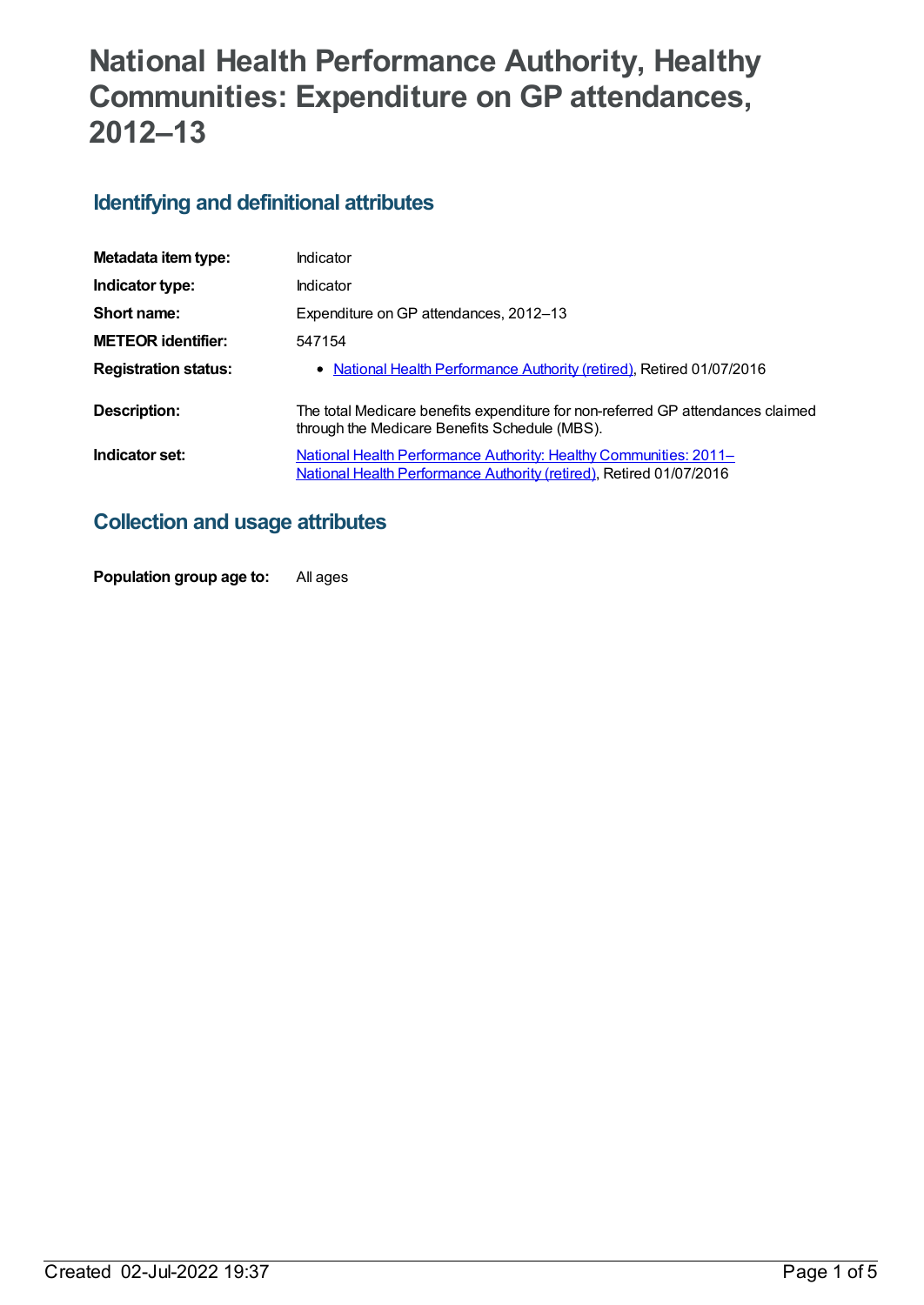GP attendances are on Medicare benefit-funded patient/doctor encounters, such as visits and consultations, for which the patient has not been referred by another doctor. GP attendances exclude services provided by practice nurses and Aboriginal and Torres Strait Islander health practitioners on a GP's behalf.

In terms of 'Broad Type of Service' Groups, GP attendances comprise all items in Broad Type of Service Groups 'A' – GP/VRGP non-referred attendances, 'M' - Enhanced Primary Care and 'B' Non-referred other attendances as published in official MBS statistics by the Department of Human Services and the Department of Health.

Expenditure onGP attendances does not include benefits paid for bulk billing items (MBS Items 10990, 10991, and 10992). These items are in 'Miscellaneous Services' (Category 9) in the MBS and are claimed as 'stand alone' items where the bulk billed service is a non-hospital unreferred service (other than pathology or diagnostic imaging) involving a person who is under 16 years of age or concessional. Since it is not always possible to determine the MBS item to which the incentive item relates expenditure on these items is included in 'Other MBS' (Broad Type of Service Group 'L') in official statistics.

For the year of processing expenditure on bulk billing incentive items (MBS Items 10990, 10991 and 10992) other than pathology and diagnostic imaging was \$542.6 million.

In undertaking age standardisation of MBS data, the age of each person was determined from the last MBS service of any type, processed by the Department of Human Services in 2012–13. All MBS services for each individual processed in 2012–13, were attributed to the age in question.

For MBS data, Medicare Local and SA3 were determined having regard to the enrolment postcode for each person from the last MBS service of any type, processed by the Department of Human Services in 2012–13. All MBS services for each individual processed in 2012–13, were attributed to the postcode in question.

MBS postcode level data were allocated to Medicare Local and SA3 regions using concordance files provided by the ABS.

Numerator based on Medicare (MBS) data provided by Department of Health for the financial year of processing, 2012–13.

Denominator data – Estimated Resident Population at 30 June 2012 provided by ABS.

Presented per person.

Before MBS data are published by NHPA all confidential data cells are suppressed.

The current definition of confidential data is as follows:

- For number of MBS services:
	- o if number of services is less than 6 or if number of services is equal to or greater than 6 but
		- one provider provides more than 85% of services
			- or two providers provide more than 90% of services
		- one patient receives more than 85% of services or two patients receive more than 90% of services.
- If data on number of services is confidential, corresponding data on other measures such as MBS benefit paid is also regarded as confidential.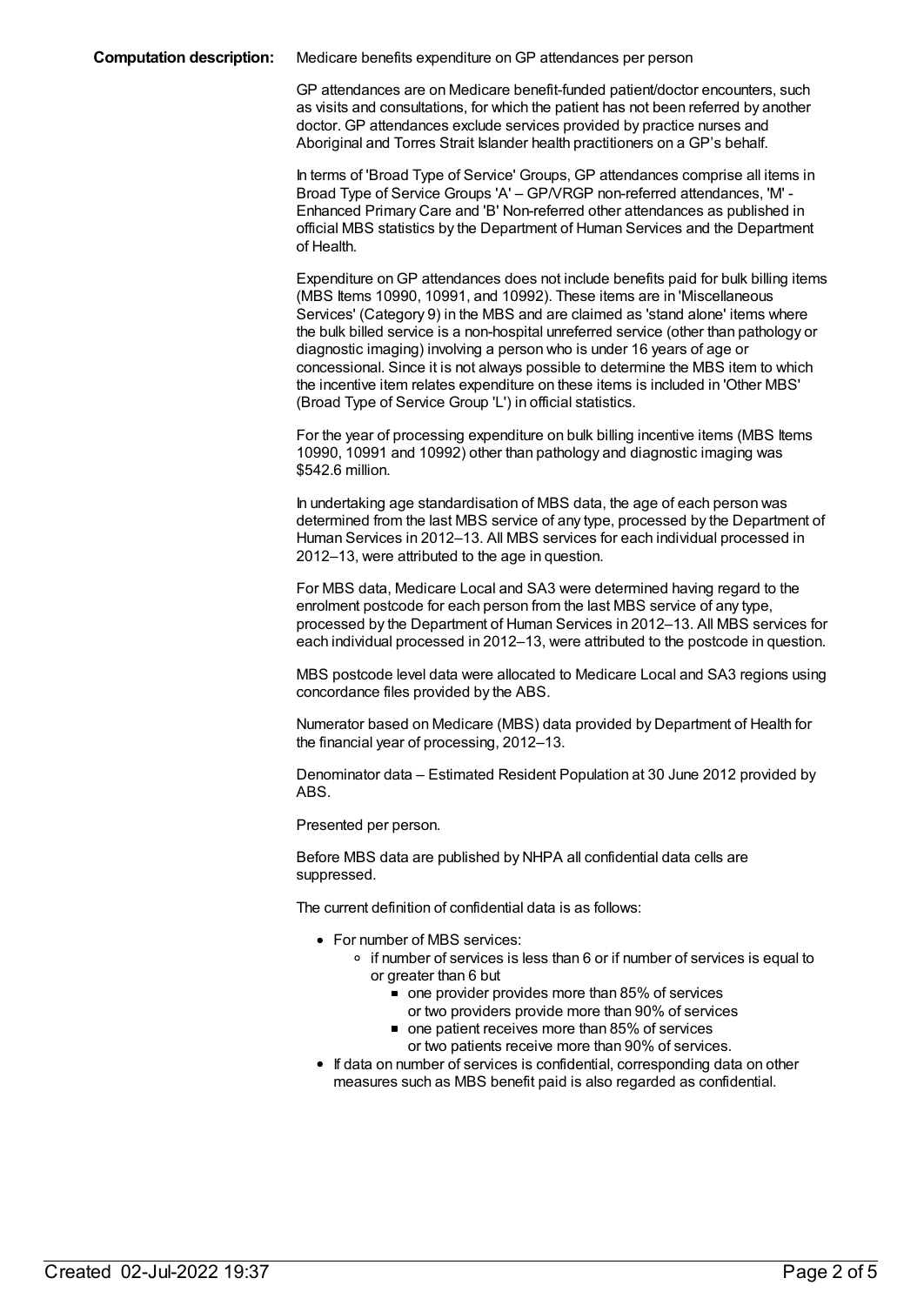| <b>Computation:</b>             | (Numerator + Denominator)                                                                                              |
|---------------------------------|------------------------------------------------------------------------------------------------------------------------|
|                                 | Medicare Benefits Scheme data                                                                                          |
|                                 | Expenditure on GP attendances                                                                                          |
|                                 | Expenditure on GP attendances, age standardised                                                                        |
|                                 | Expenditure on GP attendances variation within Medicare Locals                                                         |
|                                 | Expenditure on GP attendances variation within Medicare Locals, age<br>standardised                                    |
| <b>Numerator:</b>               | Total amount of claims for non-referred (GP) attendances claimed through the<br>Medicare Benefits Schedule (MBS)       |
| <b>Numerator data elements:</b> | Data Element / Data Set-                                                                                               |
|                                 | Person-age, total years N[NN]                                                                                          |
|                                 | Data Source                                                                                                            |
|                                 | Medicare (MBS) data                                                                                                    |
|                                 | Guide for use                                                                                                          |
|                                 | Data source type: Administrative by-product data                                                                       |
|                                 | Data Element / Data Set-                                                                                               |
|                                 | Address-Australian postcode, Australian postcode code (Postcode datafile)                                              |
|                                 | {NNNN}                                                                                                                 |
|                                 | Data Source                                                                                                            |
|                                 | Medicare (MBS) data                                                                                                    |
|                                 | Guide for use                                                                                                          |
|                                 | Data source type: Administrative by-product data                                                                       |
|                                 | -Data Element / Data Set-                                                                                              |
|                                 | Person-General Practitioner MBS health assessment indicator, yes/no code<br>$\underline{\mathsf{N}}$                   |
|                                 | Data Source                                                                                                            |
|                                 | Medicare (MBS) data                                                                                                    |
|                                 | Guide for use                                                                                                          |
|                                 | Data source type: Administrative by-product data.<br>A count of Yes's is used for the numerator.                       |
|                                 | Data Element / Data Set-                                                                                               |
|                                 | Person-Medicare Benefits Schedule (MBS) benefit for General Practitioner<br>service, total Australian currency N[N(8)] |
|                                 | Data Source                                                                                                            |
|                                 | Medicare (MBS) data                                                                                                    |
|                                 | Guide for use                                                                                                          |
|                                 | Data source type: Administrative by-product data                                                                       |
| Denominator:                    | Total estimated resident population (ERP)                                                                              |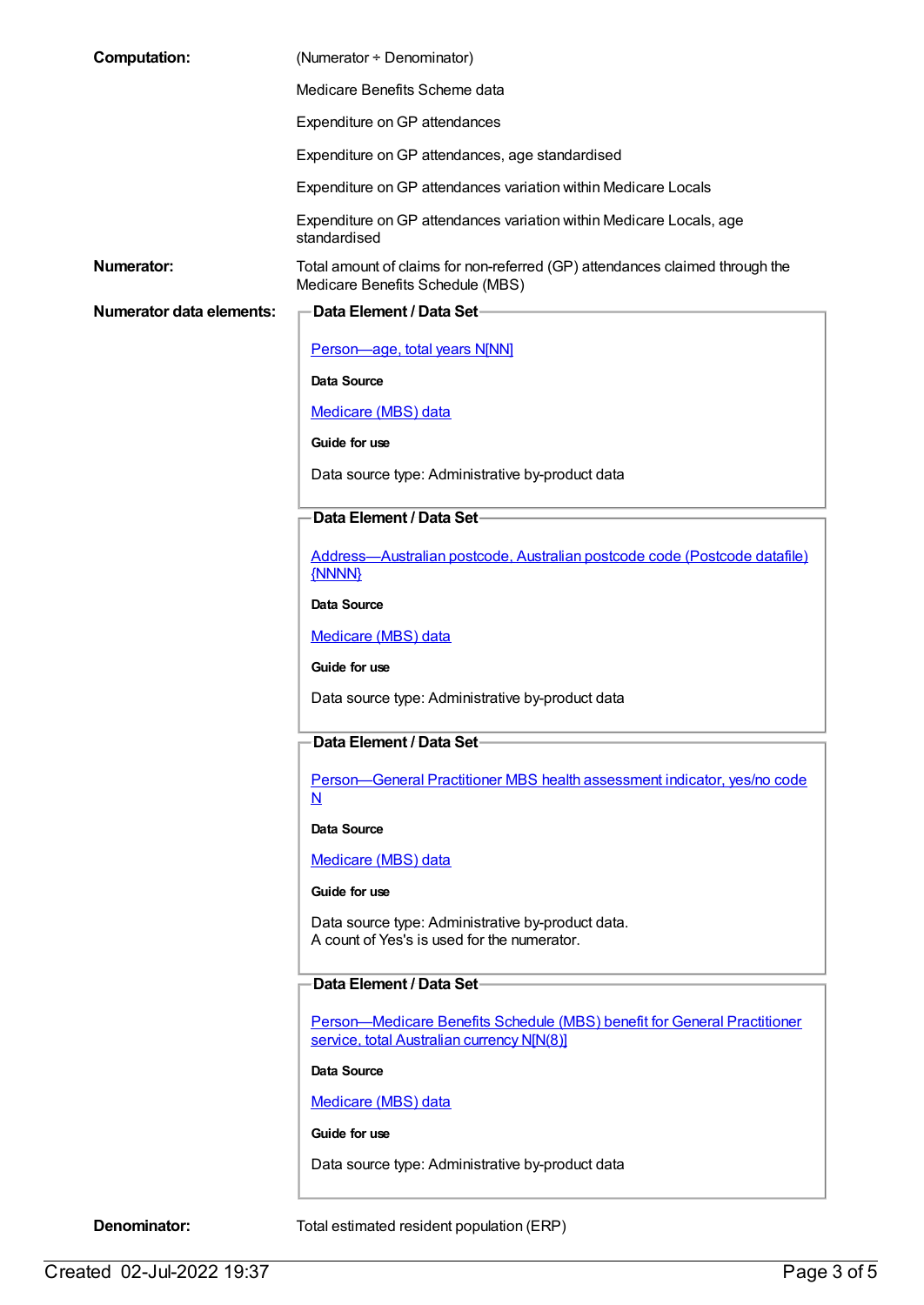| Denominator data<br>elements:    | Data Element / Data Set-                                                |
|----------------------------------|-------------------------------------------------------------------------|
|                                  | Person—estimated resident population of Australia, total people N[N(7)] |
|                                  | Data Source                                                             |
|                                  | <b>ABS Estimated resident population (total population)</b>             |
|                                  | Guide for use                                                           |
|                                  | Data source type: Census based plus administrative by-product data      |
| Disaggregation:                  | By Medicare Local catchments, Medicare Local peer groups and SA3        |
| Disaggregation data<br>elements: | Data Element / Data Set-                                                |
|                                  | Address-statistical area, level 3 (SA3) code (ASGS 2011) NNNNN          |
|                                  | Data Element / Data Set-                                                |
|                                  | Administrative health region-Medicare Local identifier, code AANNN      |
|                                  | Data Element / Data Set-                                                |
|                                  | Administrative health region-Medicare Local peer group, code N          |
|                                  | Guide for use                                                           |
|                                  | Data source type: Administrative by-product data                        |

### **Representational attributes**

| <b>Representation class:</b> | Mean (average)   |
|------------------------------|------------------|
| Data type:                   | Monetary amount  |
| Unit of measure:             | Currency         |
| Format:                      | <b>\$NNNN.NN</b> |
|                              |                  |

## **Indicator conceptual framework**

**Framework and dimensions:**

[PAF-Equity](https://meteor.aihw.gov.au/content/554927) of access

#### **Data source attributes**